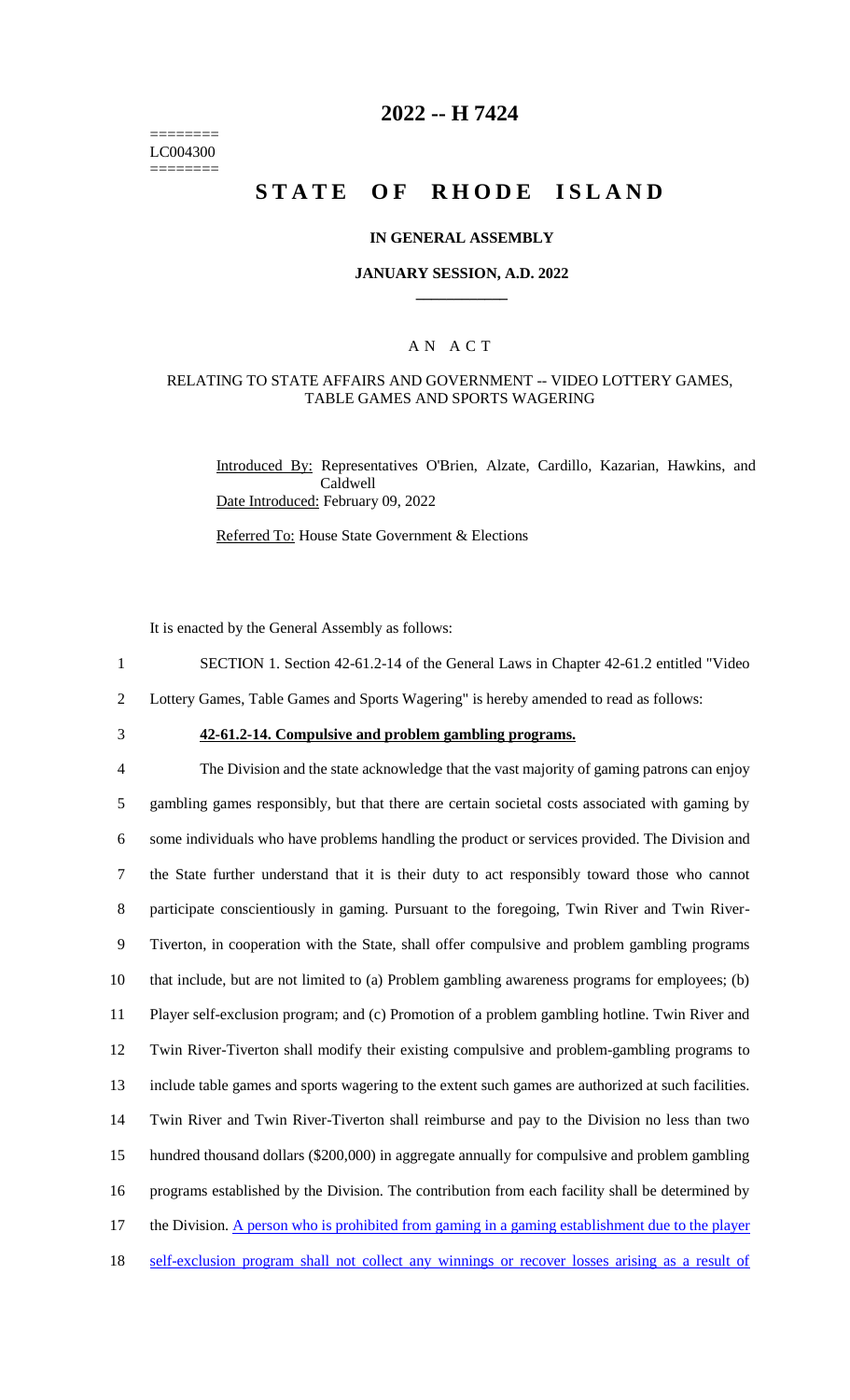- 1 prohibited gaming activity by said person. Winnings from self-excluded person, after the deduction
- 2 of taxes and other applicable withholdings, shall be forfeited to the division. The division shall
- 3 forward such forfeited winnings, up to one hundred fifty thousand dollars (\$150,000) per year to
- 4 the Rhode Island Council on problem gambling for its use for research, education and prevention
- 5 of teenage gambling addiction, with the balance to be transferred by the division to the general
- 6 fund.
- 7 SECTION 2. This act shall take effect upon passage.

======== LC004300 ========